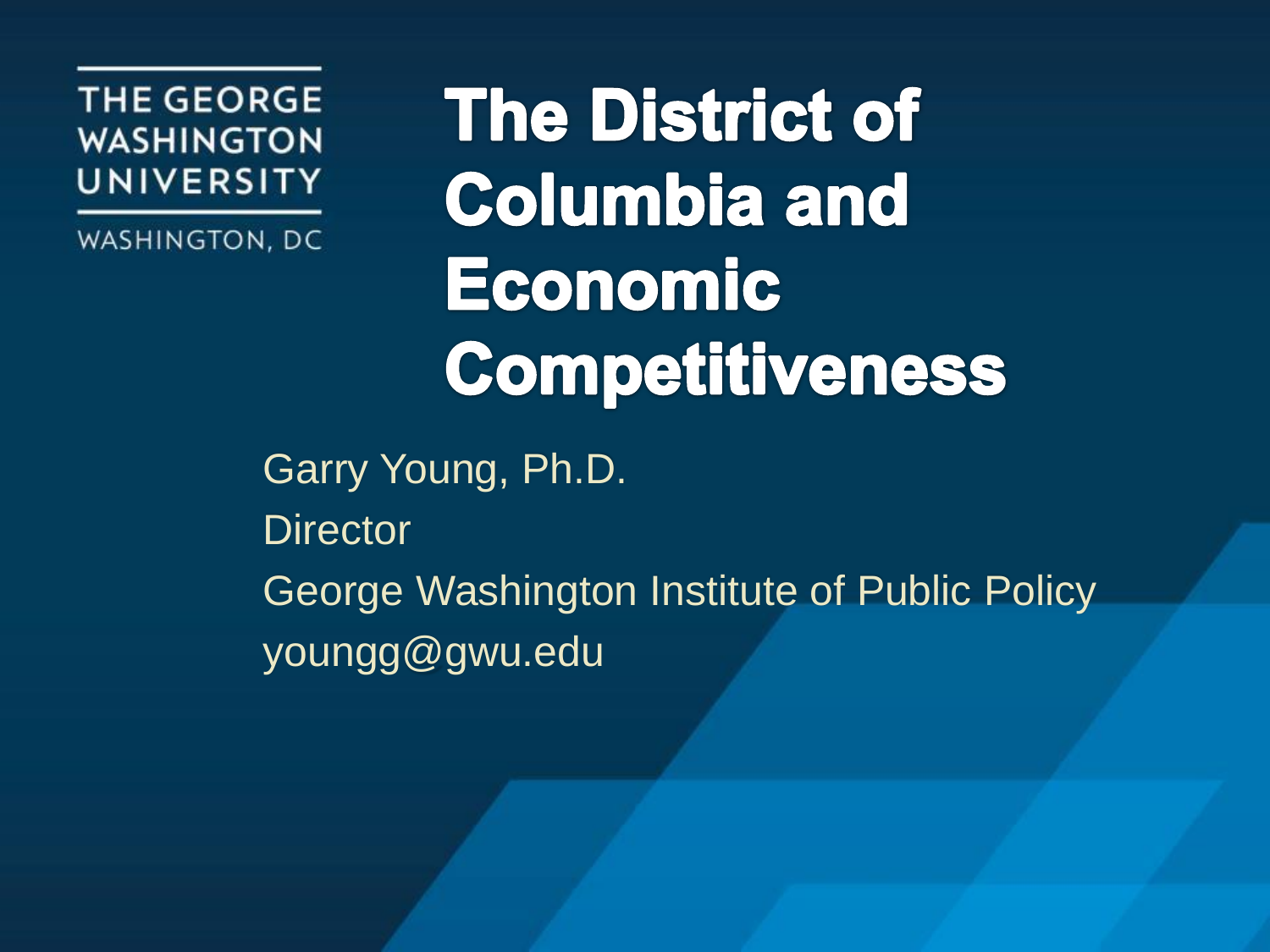## **Key Source for Today's Talk**

Explaining the Economic Competitiveness of the District of Columbia

by Garry Young, Alice Levy, & Hal Wolman www.gwu.edu/~gwipp/DCCompete.pdf

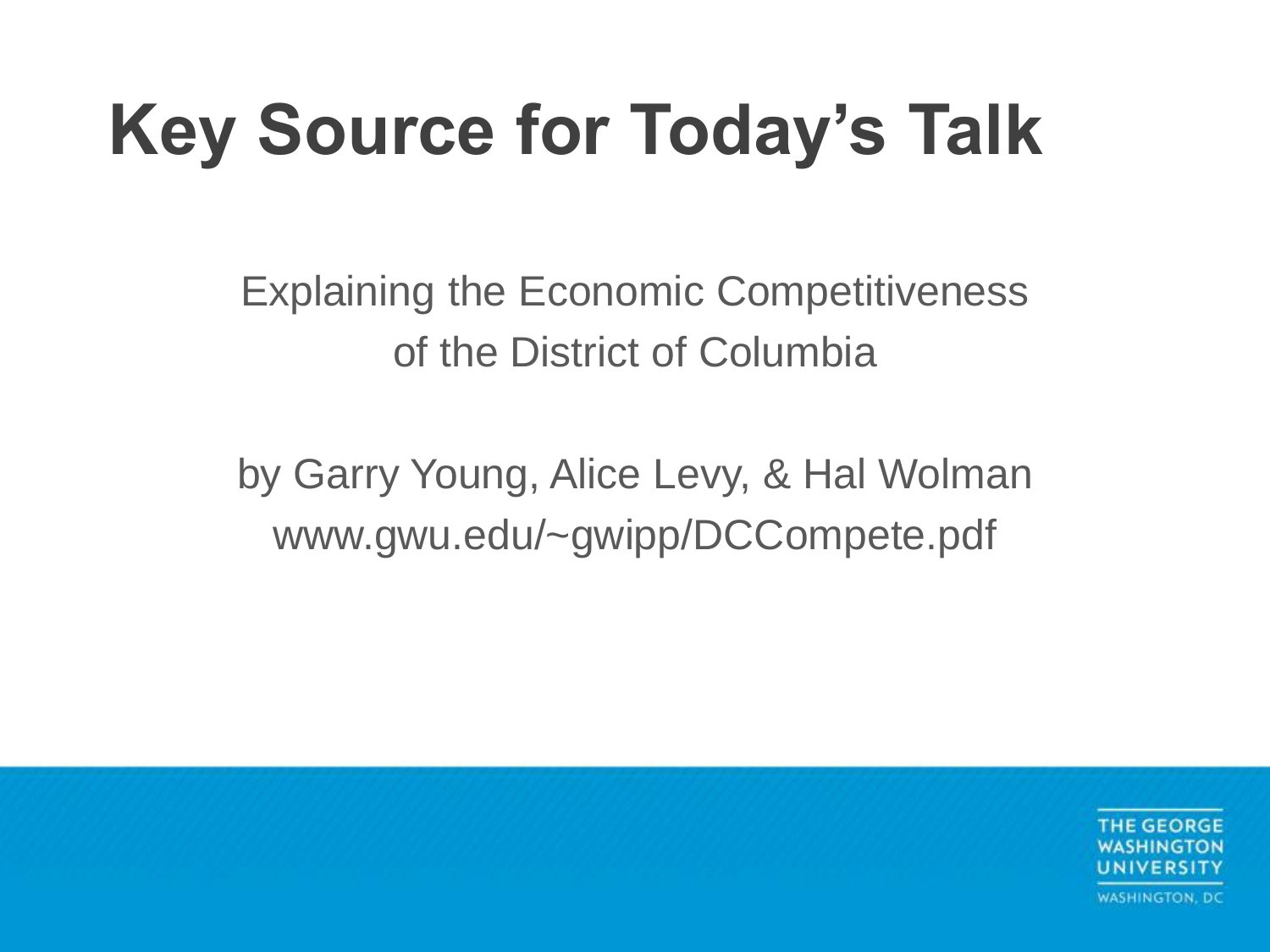## **The District & Its Region**

- Washington MSA has grown dramatically in last two decades (>27%)
- After decades of losing population the District made notable gains in last 12 years
	- Now back to 1990 population
- Since 1990 regional employment grew ~31%
- District much less so (~3%)

**THE GEORGE** INIVERSITY WASHINGTON, DC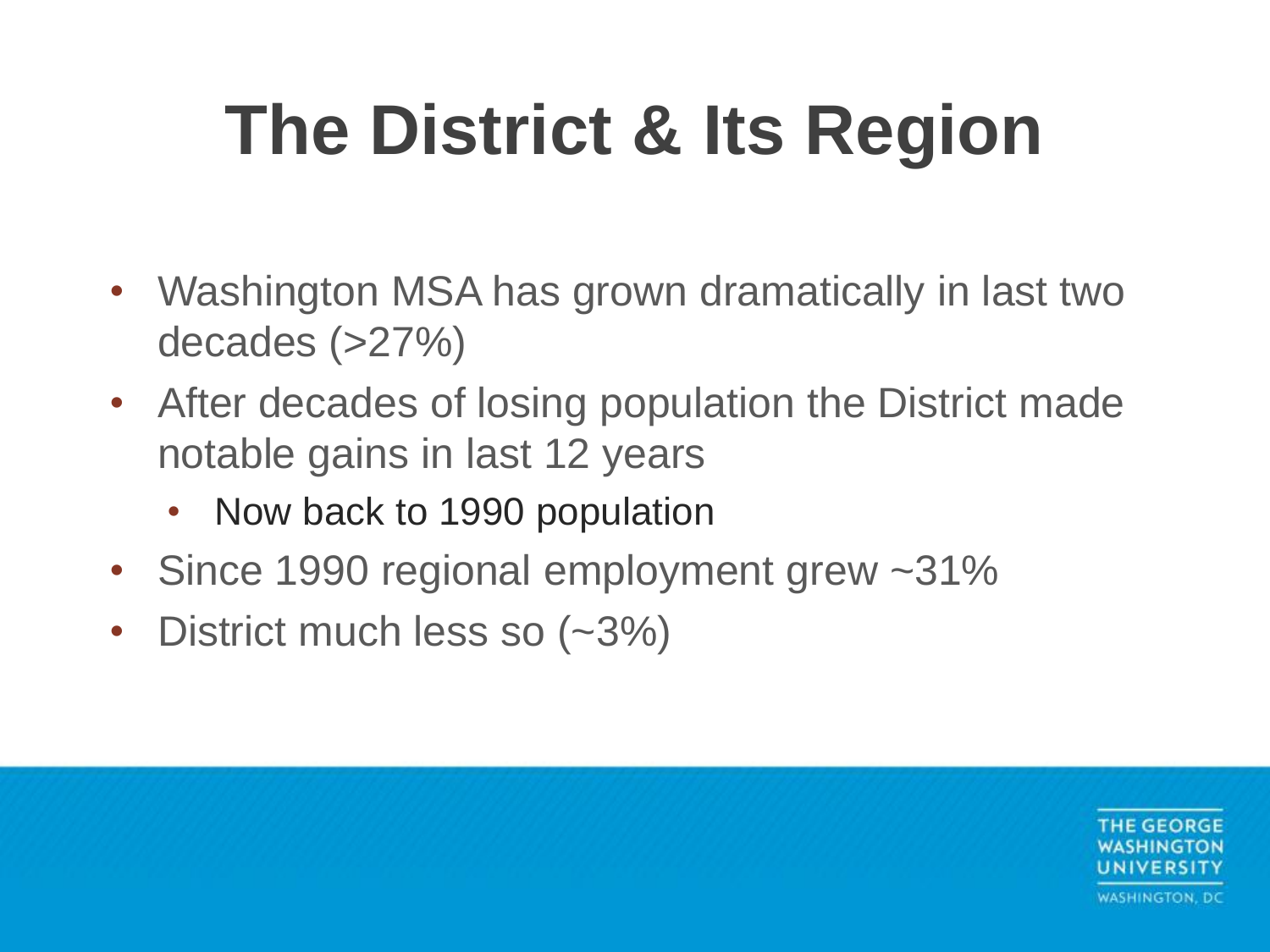#### **Our Question**

- Why doesn't the District capture more of the region's economic growth?
- What are factors that make a difference?
	- Land costs?
	- Taxes?
	- Services?
	- Human capital? Etc.

**THE GEORGE JNIVERSITY WASHINGTON, DC**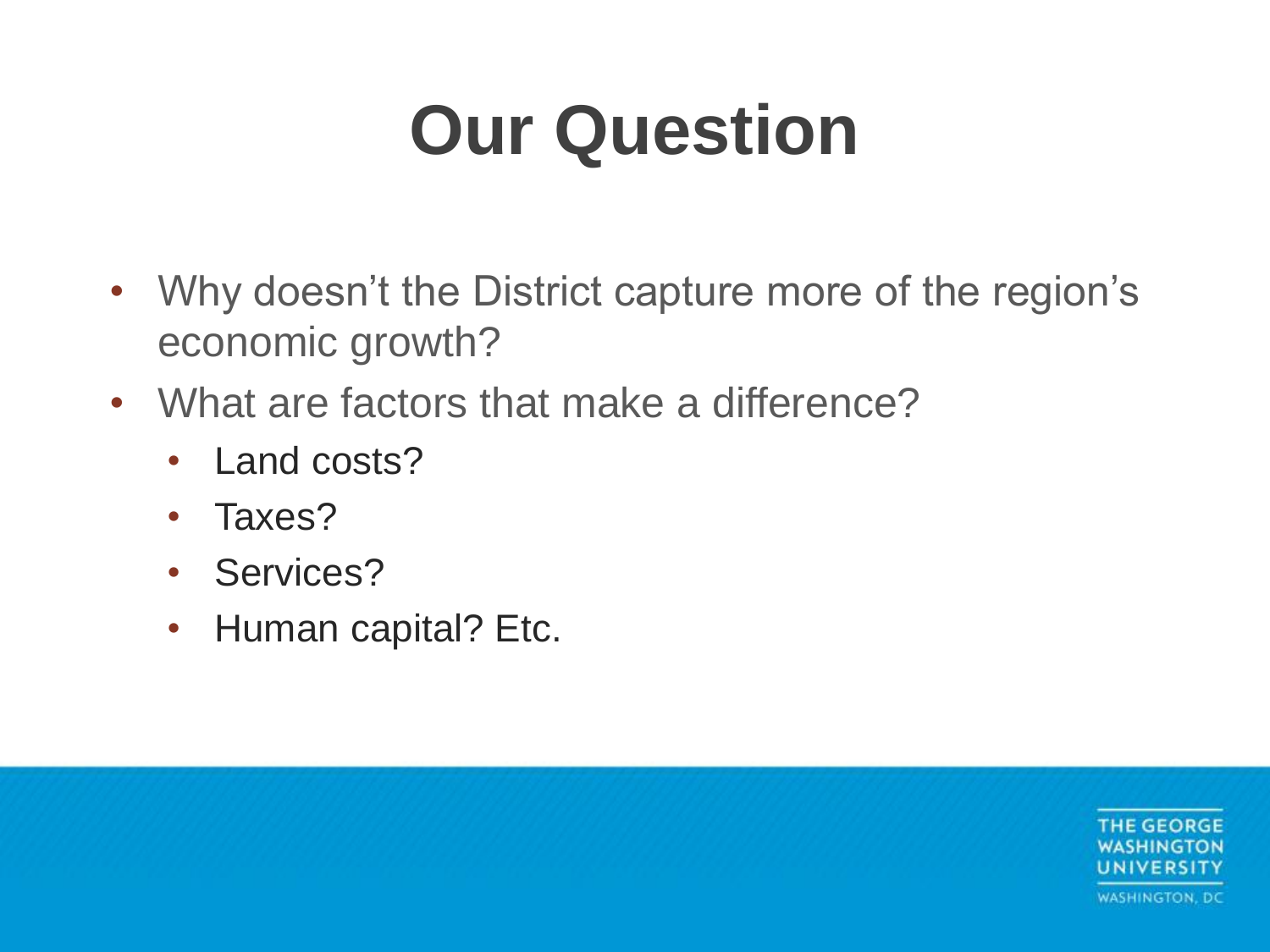# **Design**

- Focused on employment
- Compared the District to 22 other central cities from 1990 to 2008
- Used statistical techniques to determine what factors affected employment growth among the 23 cities
- Then considered what this meant for the District specifically

THE GEORGE **JNIVERSITY** WASHINGTON, DC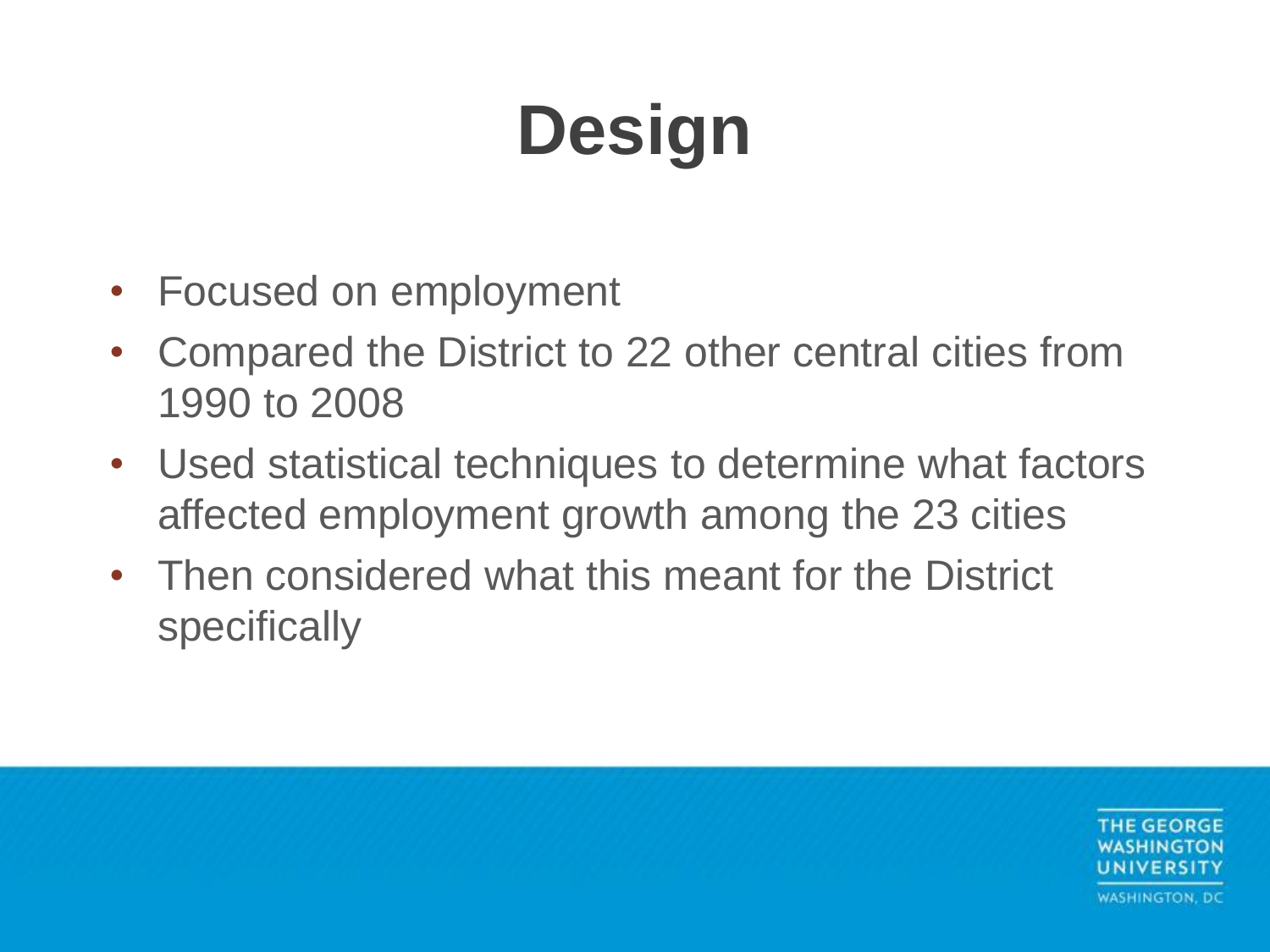#### **Almost No Research**

- Very little research focuses on central cities or other political jurisdictions within regions
- Why?
	- Economic theory
		- Region is the economy
		- But policy made in political jurisdictions like the District
	- Lack of data
		- Our design overcomes this

THE GEORGE WASHINGTON, DC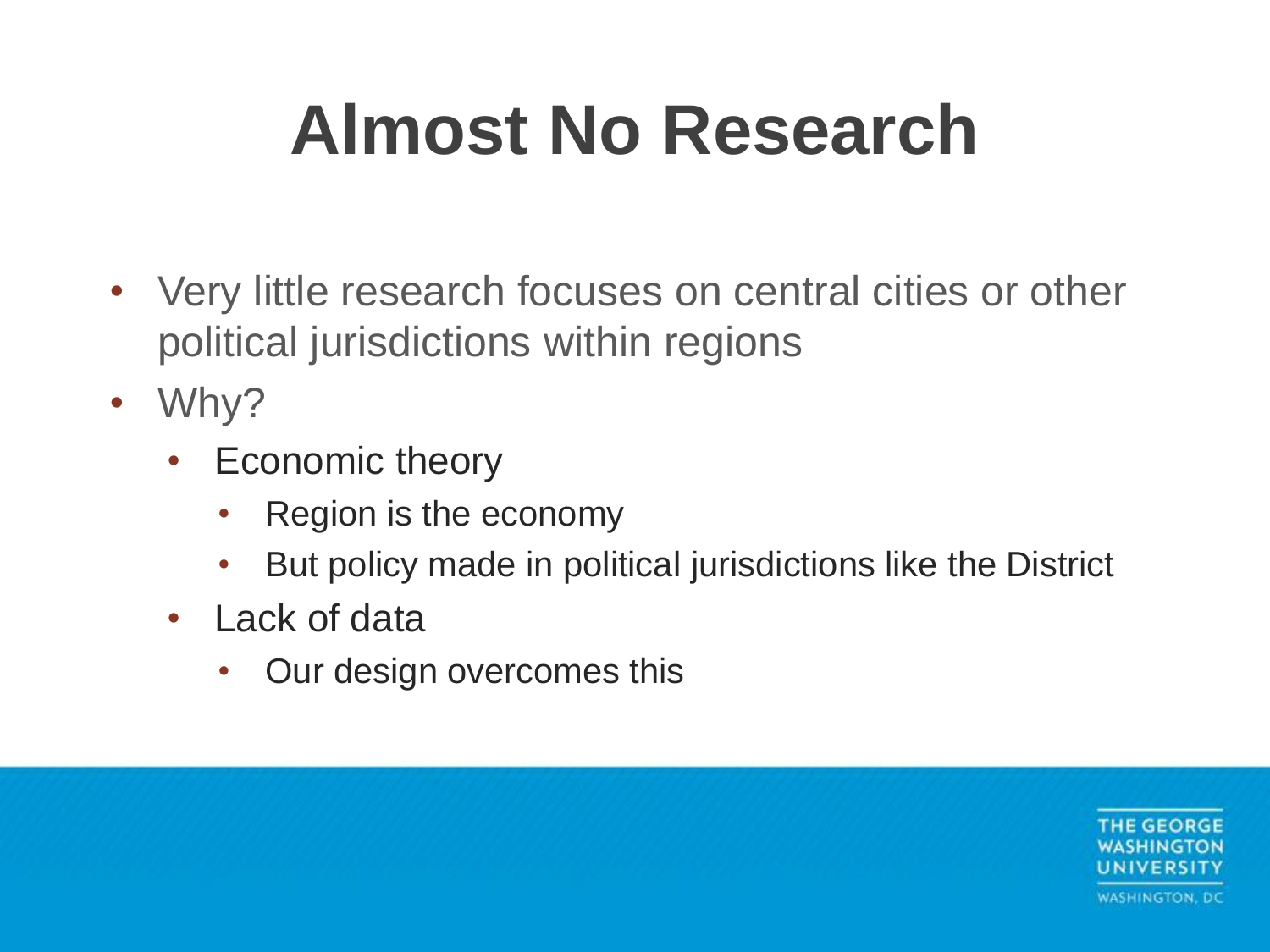#### **When Firms Decide to Locate**

- Two-part decision
	- Where in nation to locate
	- Where in chosen region to locate
- Factors considered differ
	- When choosing among regions
		- Climate, state taxes, transportation networks, etc.
	- When choosing within region
		- Land costs, taxes, regulation, crime, etc.

**THE GEORGE WASHINGTON, DC**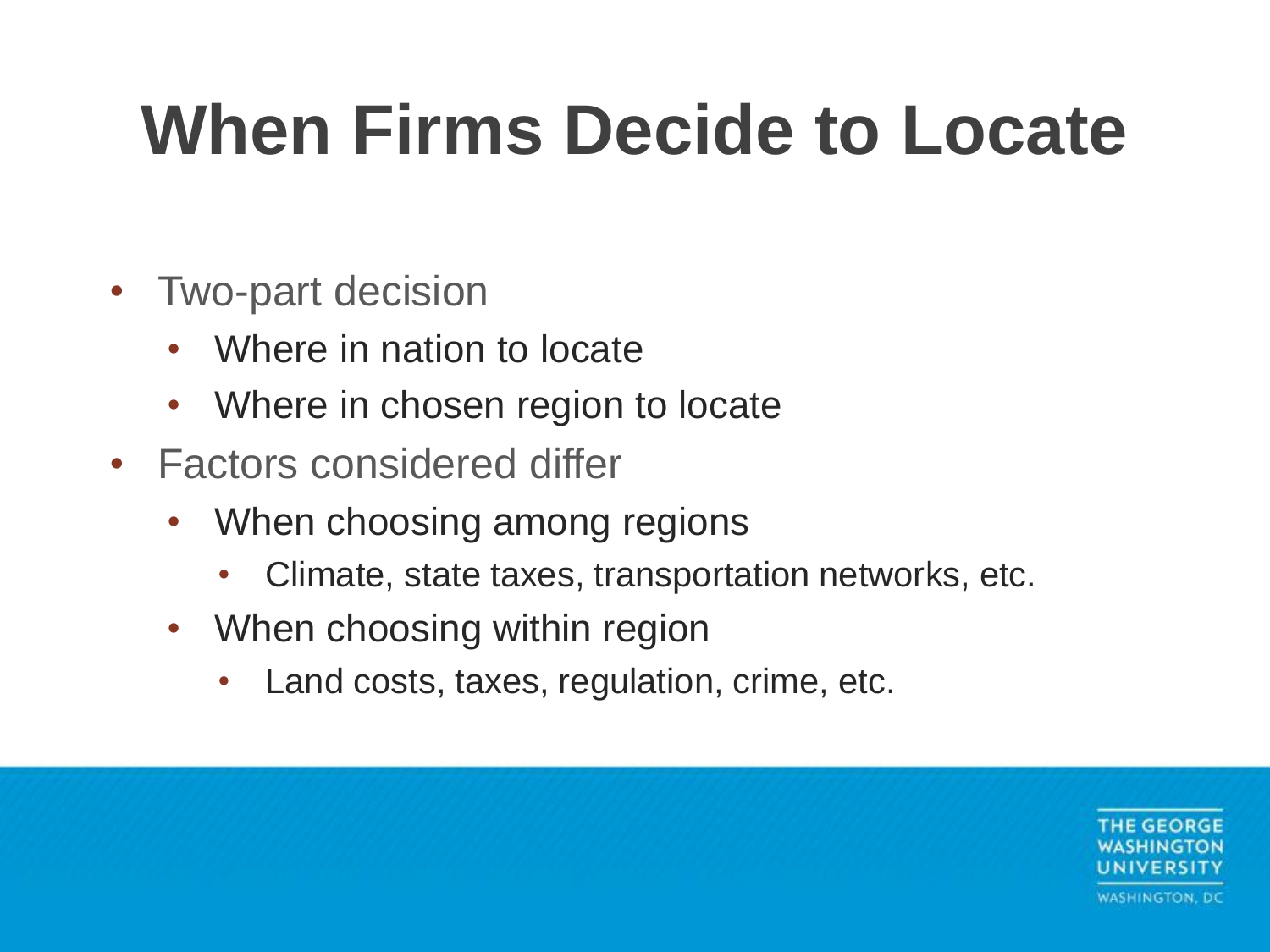## **Factors Affecting Central City Employment, 1990-2008**

- Past city employment (+)
- Regional employment growth  $(+)$
- Regional focus on manufacturing (-)
- Regional focus on professional, science & tech (+)
- Regional focus on government (+)
- City property crime  $(-)$
- Taxes (-)

**THE GEORGE JNIVERSITY** WASHINGTON, DC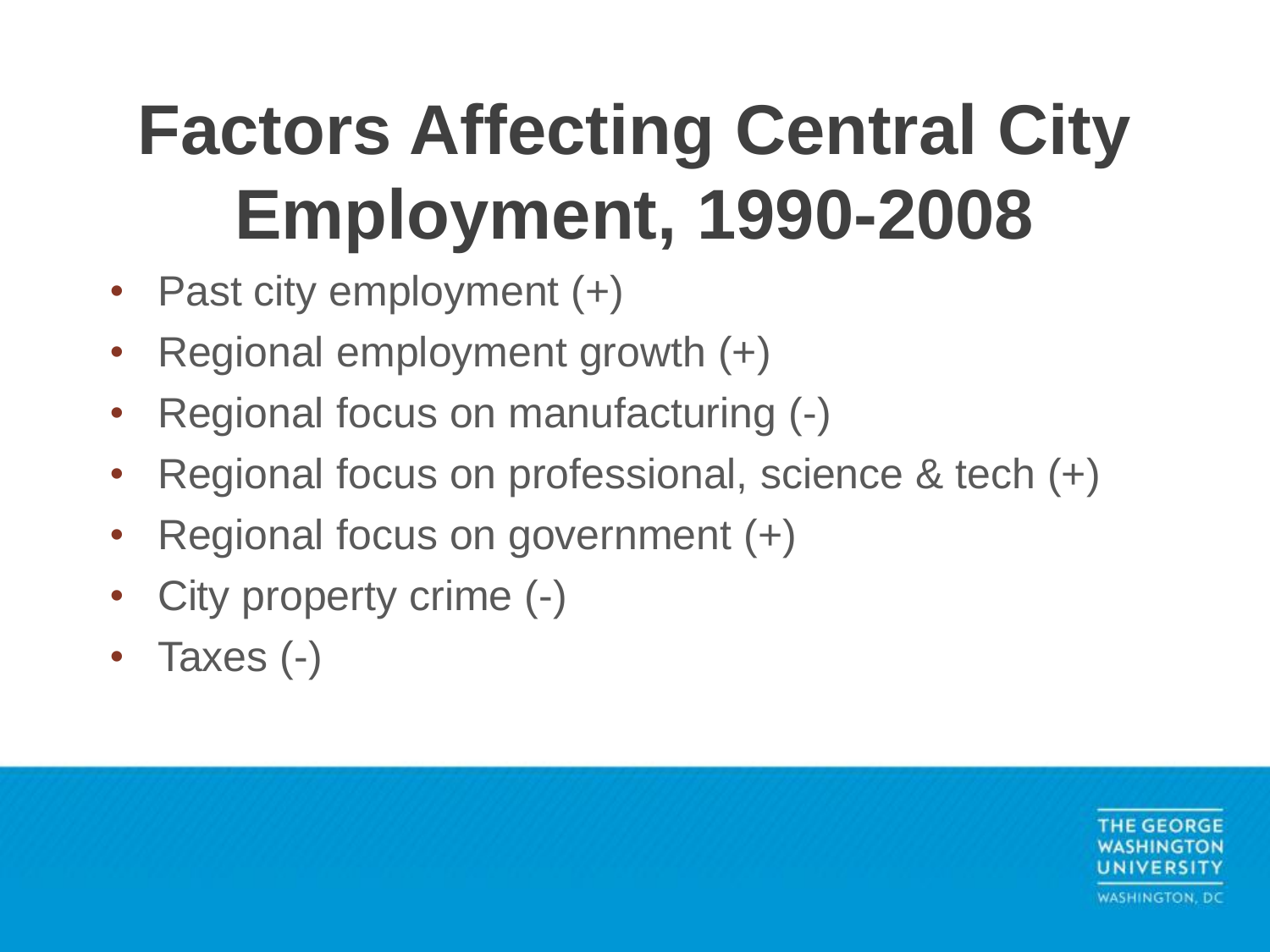#### **Factors that seemed not to matter**

- Public services
	- BUT very poorly measured
- Violent crime (not quite statistically significant)
- Various demographic characteristics of the city

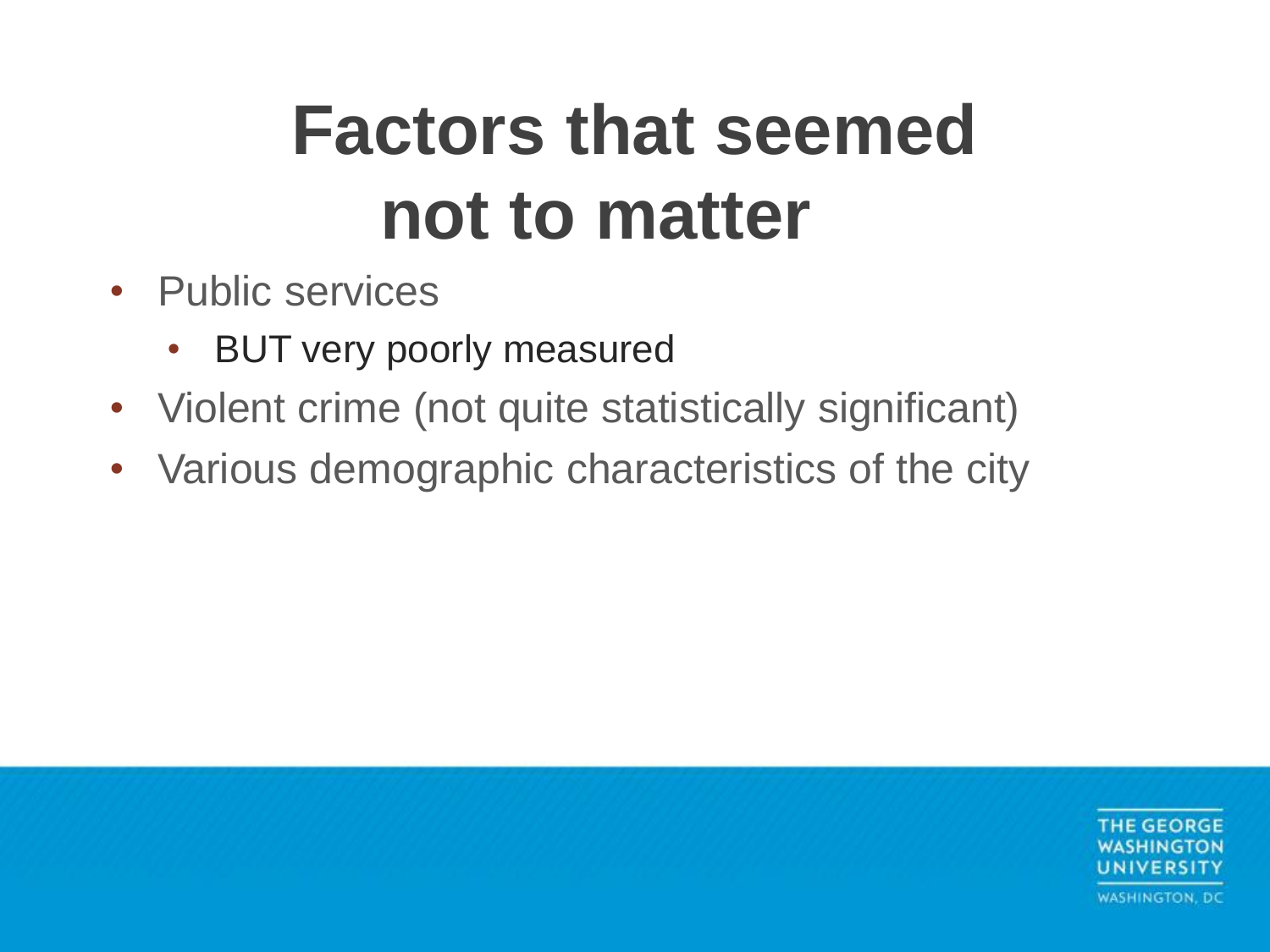#### **Key Factors We Can't Measure**

- Regulation
	- This might be a big one in the District context
- Land costs
- Differences among tax system
	- We just measure amount of taxes

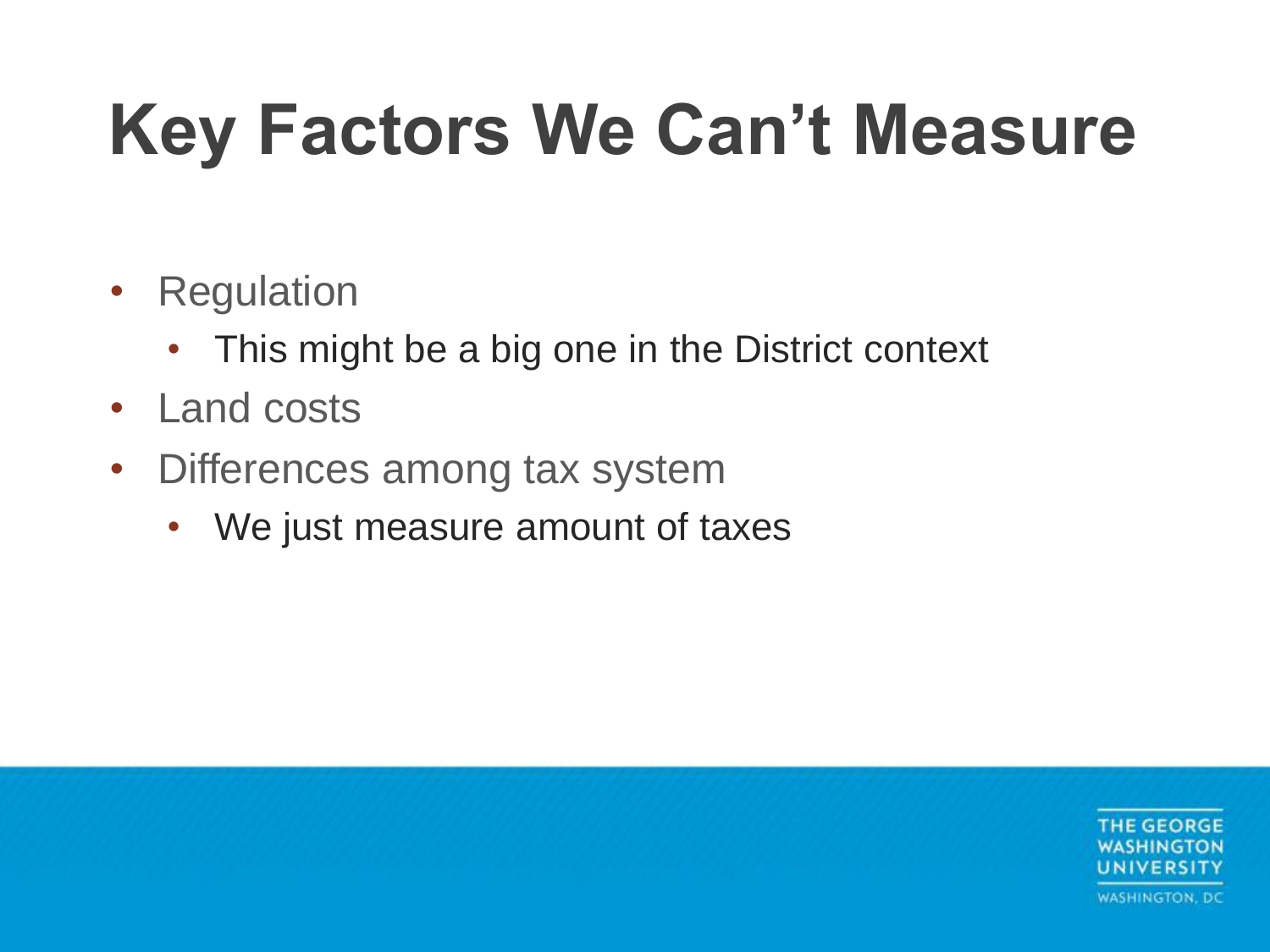## **Dynamic Simulations**

- Used model results to simulate the future for the **District**
- Used 2008 values for the District as starting point
- Changed values from high to low based on actual District experience

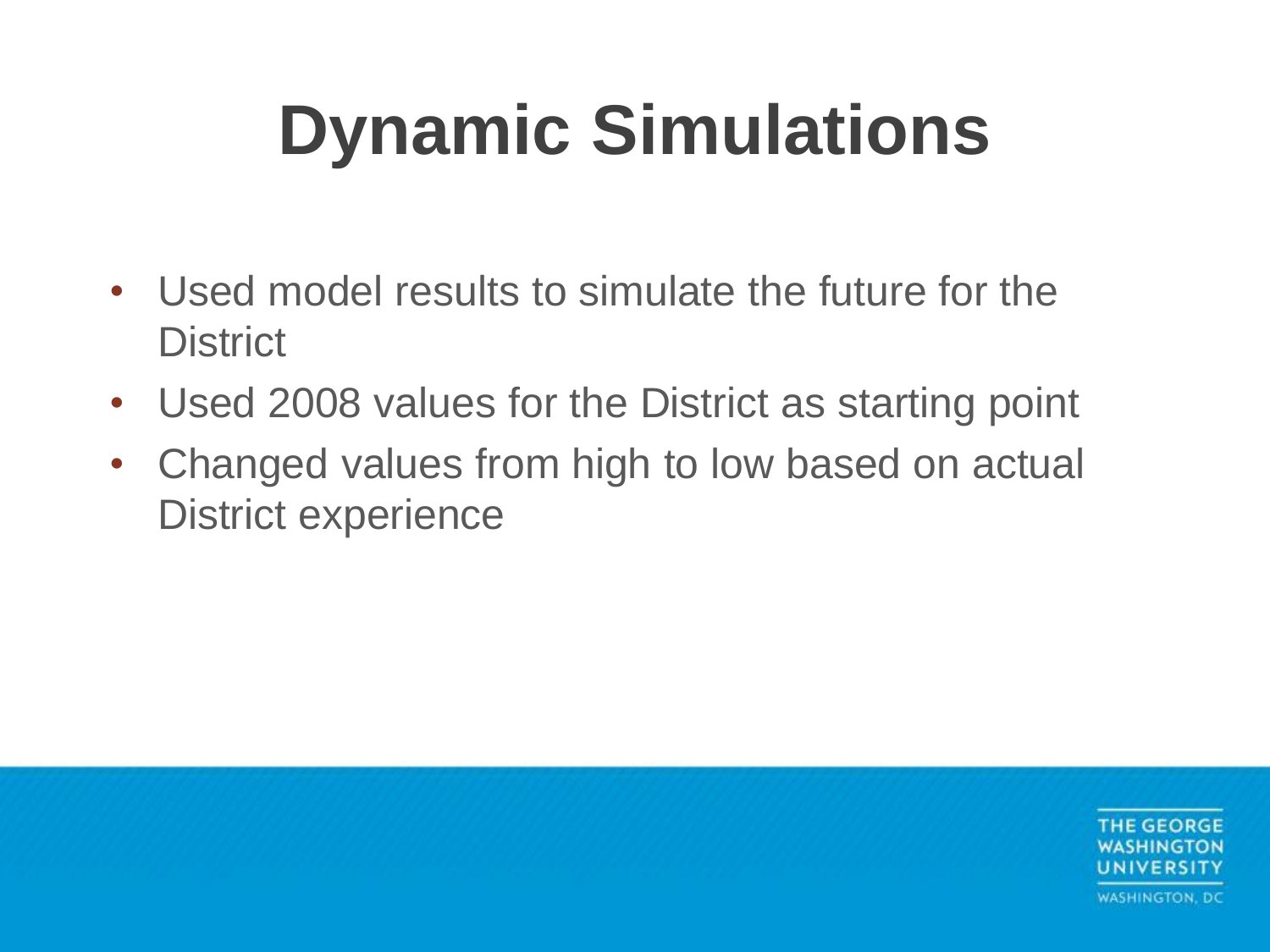#### **Impact of Regional Growth**



**THE GEORGE WASHINGTON UNIVERSITY WASHINGTON, DC**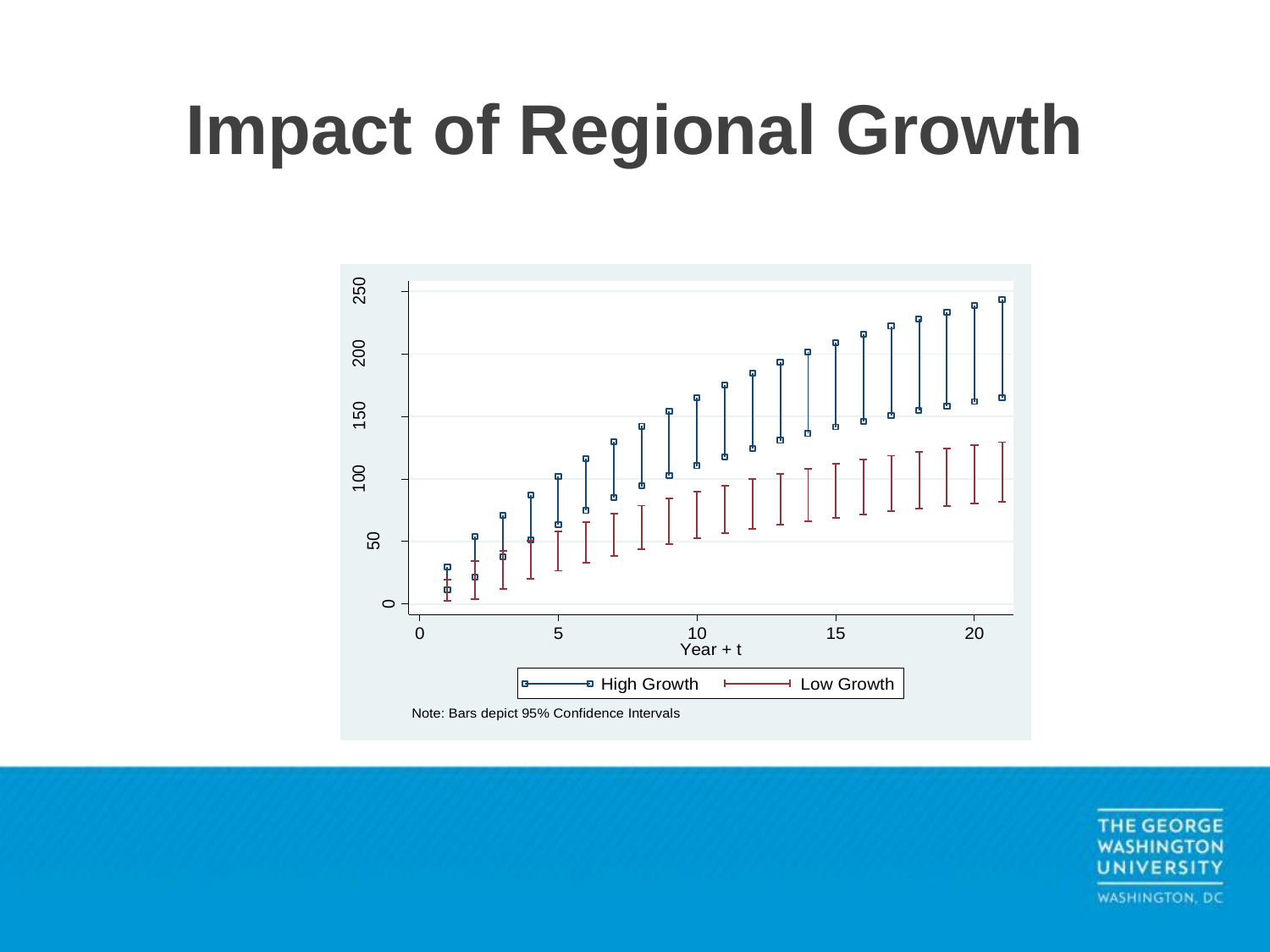#### **Impact of Property Crime**



**THE GEORGE WASHINGTON** UNIVERSITY **WASHINGTON, DC**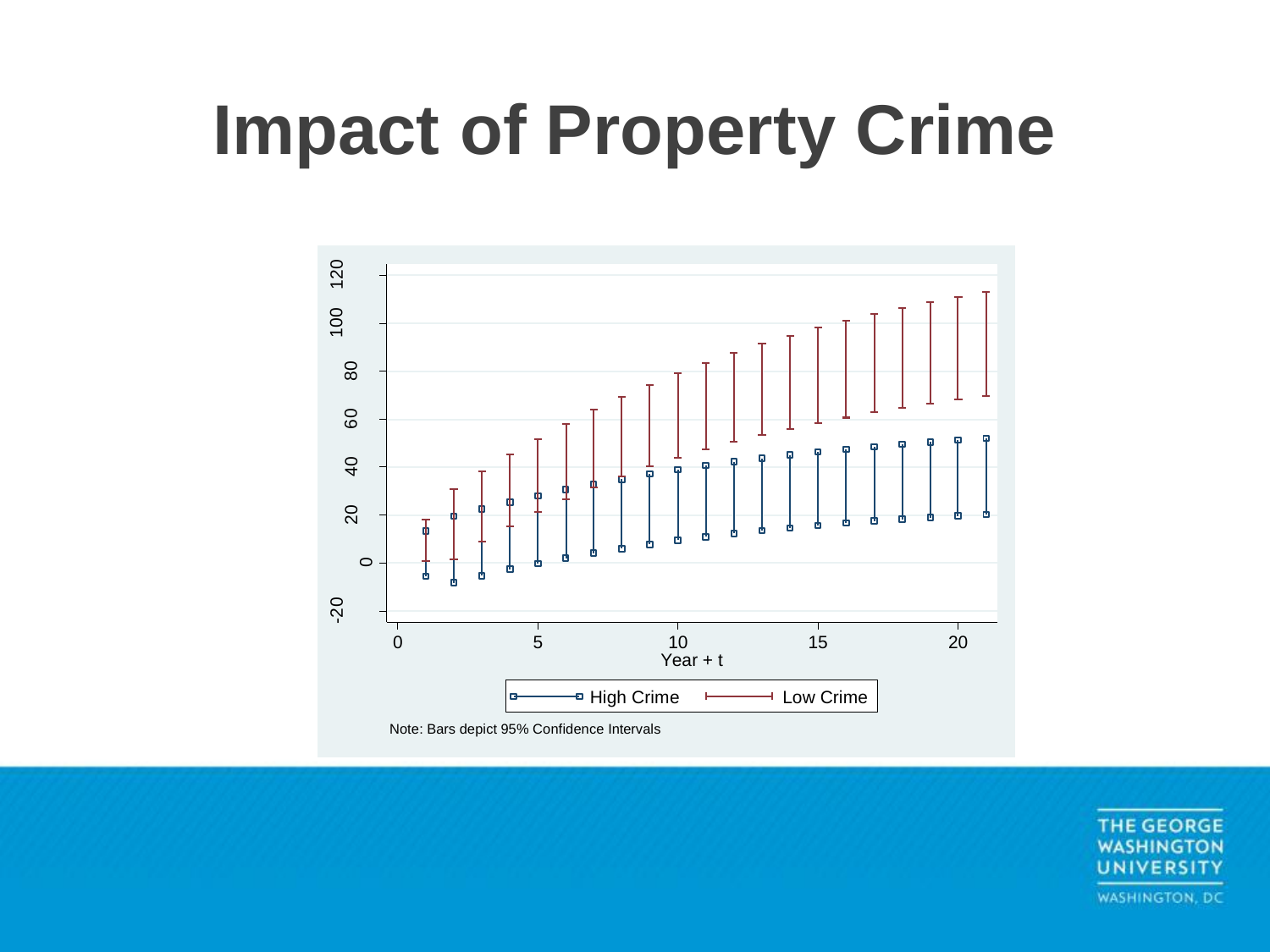#### **Impact of Taxes**



THE GEORGE **WASHINGTON UNIVERSITY WASHINGTON, DC**